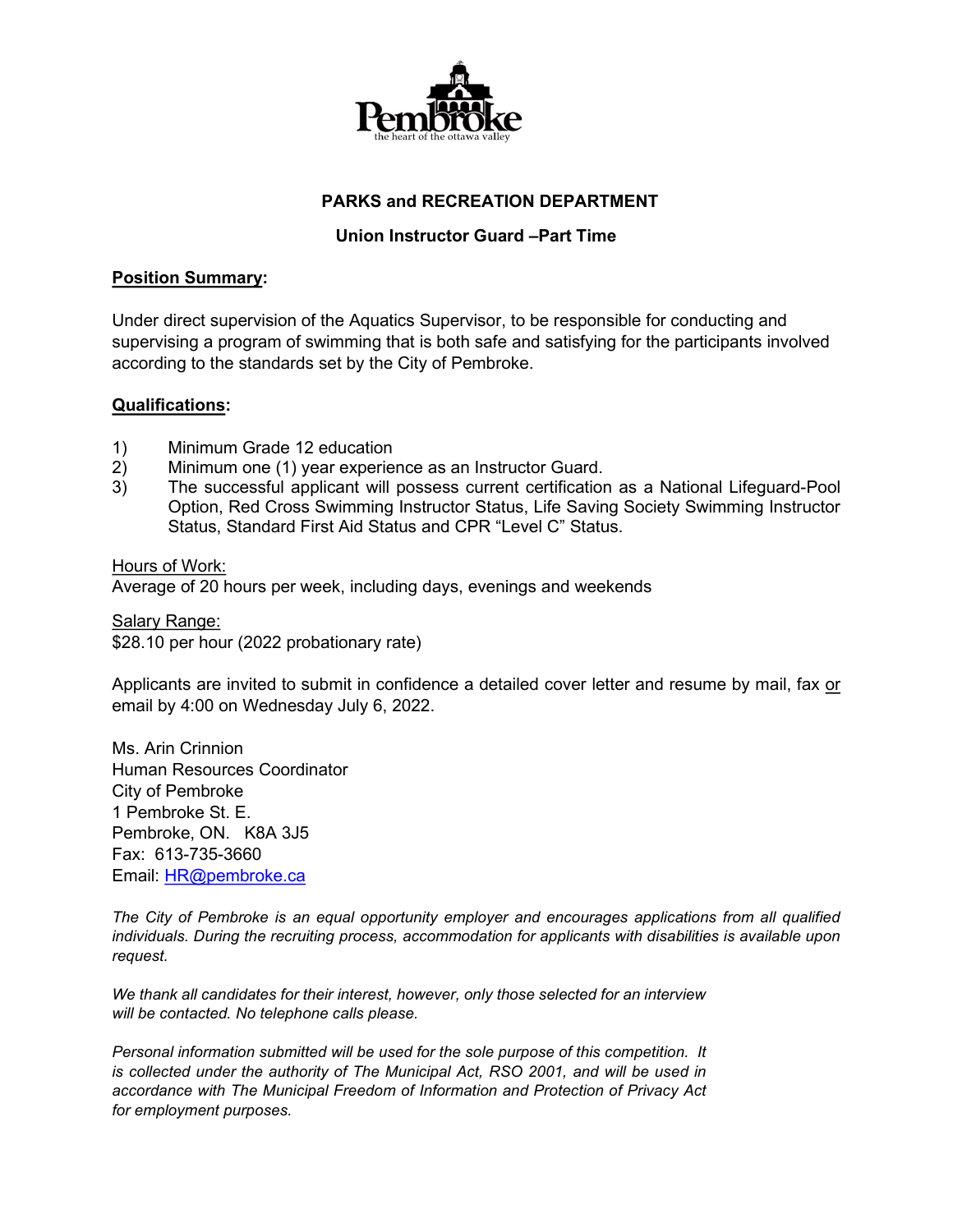

# City of Pembroke **Job Description**

## Title: **Instructor Guard (CUPE Part-time)** Department: **Parks and Recreation** Reports to: **Aquatics Supervisor/Program Assistant**

# Education:

- 1) Minimum Grade 12 education
- 2) Minimum one (1) year experience as an Instructor Guard
- 3) Applicant will possess current certification as a National Lifeguard-Pool Option, Red Cross Swimming Instructor Status, Life Saving Society Swimming Instructor Status, Standard First Aid Status and CPR "Level C" Status.

# Job Responsibility:

1) Under direct supervision of the Aquatics Supervisor, to be responsible for conducting and supervising a program of swimming that is both safe and satisfying for the participants involved according to the standards set by the City of Pembroke.

# Duties:

- 1) Instructs any classes assigned to them and pre-test any that come under Red Cross or Life organizations and prepare participants for examination at all levels.
- 2) Make sure all safety equipment and equipment needed is ready and all water tests and facility assessment/audit are completed before any participants come onto the pool deck.
- 3) Implements and adheres to rules and regulations as set down by the Ministry of Health and the Parks and Recreation Department.
- 4) Provides supervision over student and performs Lifeguard duties during public swimming sessions.
- 5) Hoses down and sweeps the pool deck in order to keep the pool neat and clean.
- 6) Takes readings of chlorine and P.H. every two (2) hours while on duty.
- 7) Administers first aid, investigates safety incidents occurred, and suggests methods for prevent re-occurrence. Also gives oral as well as written detailed reports of incidents to Supervisor as soon as possible after the incident.
- 8) Meets regularly with Aquatics Supervisor to discuss problems or concerns